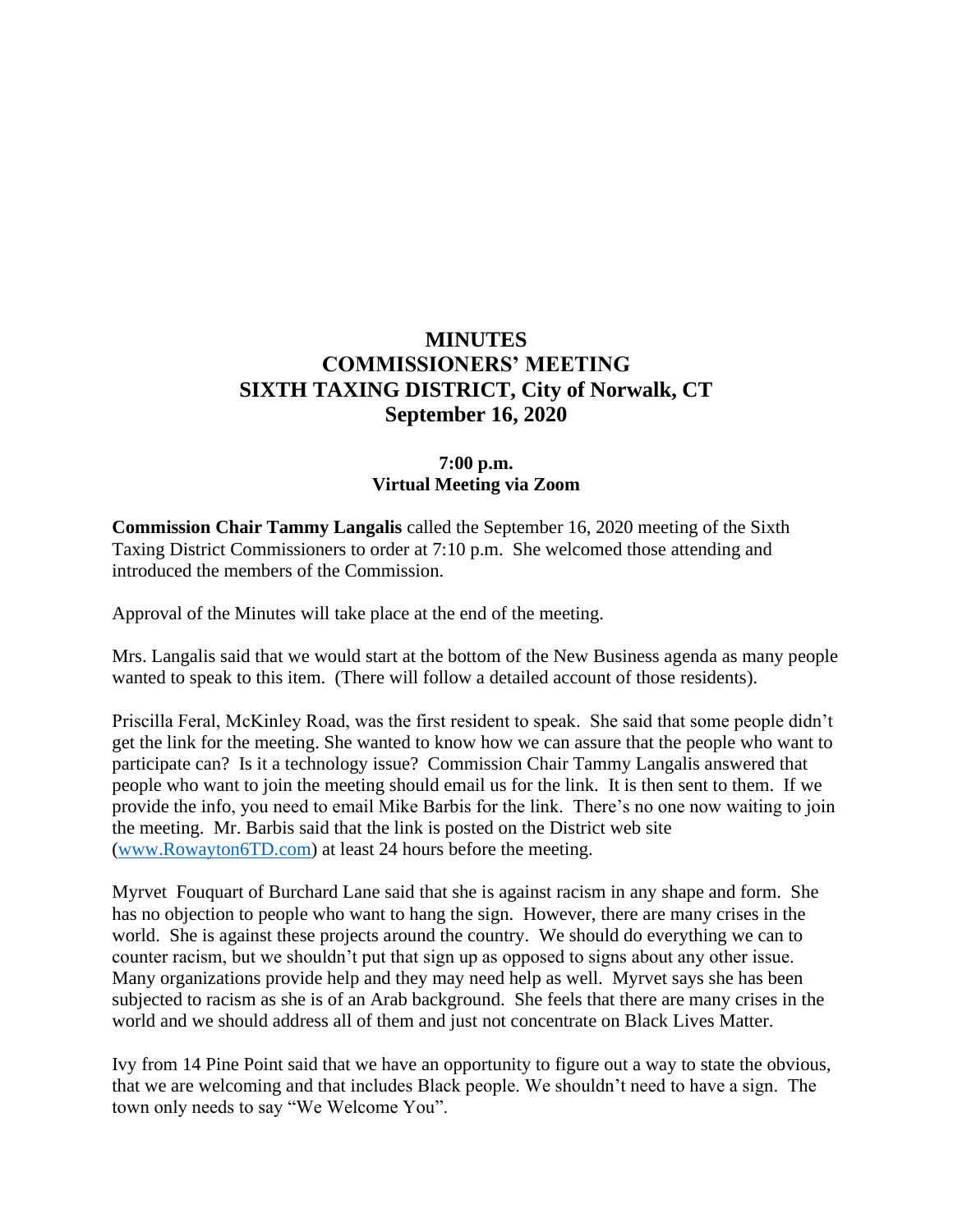# **MINUTES – September 16, 2020 Page Two**

Char Givens thanked the Commission for the opportunity to speak. This resident is a long time resident of Rowayton. She praises Rowaytonites for welcoming her and her family, people of color. Residents of Rowayton have gone out of their way to make us feel welcome. Joe Jensen came to her house and stayed with her when someone in her household died. He supported her unconditionally. This is the first time that I have felt a little tone deafness about Black Lives Matter. Please don't jump to conclusions about what should be done. Everyone feels that this isn't political. We know that Black Lives Matter. We in Rowayton are always welcoming and we don't need reminding. This isn't political – this is about all humanity. We just need to make sure that we bring awareness of the issue to people in the town.

Chris commented that this issue is polarizing. The last thing he wants to see when he drives home is that sign. He doesn't disagree with the sentiment. There should be a better way to reinforce that Rowayton is a welcoming community. It's not about pushing back on the Black Lives Matter.

Ivy reiterated her support for the sign. There's a lot of polarization right now around the Black Lives Matter organization. All Lives Matter. We might need a reminder that the global movement to bring Black Lives Matter to the forefront. Is this political? There is a law enacted preventing federal employees to be political at work.

Susan Edwards, Pennoyer Street, said that the organization, Racism in America, encourages people. She attended a "Racism in America" series at the Library in New Canaan and was very favorably impressed.

Caitlin said that she would like to celebrate the rallies that have occurred in Rowayton. She wishes to thank these proactive people who are participating in these rallies. There is aggression and micro aggression and we need to draw people's attention to it. As far as the removal of the sign goes, other families can come forward and express their support if they wish.

Lauren, 26 Bryan Road, supports the sign. It's a statement from our community when some people might not feel comfortable speaking out about this issue.

Lily cited what people are saying on Next Door Rowayton. People can comment on such a site when they might not be comfortable speaking out about it.

A gentleman resident asked how the Commissioners propose to approach this issue to make sure that Rowayton is a welcoming place? It's odd that the Commissioners have the right to decide about this sign, he said.

Liz Beinfield, Pennoyer Street, said that all the questions so far were interesting. She wonders why the Commissioners have the jurisdiction over the sign and the fence. Who gets to decide about what goes up there? Could you answer this question?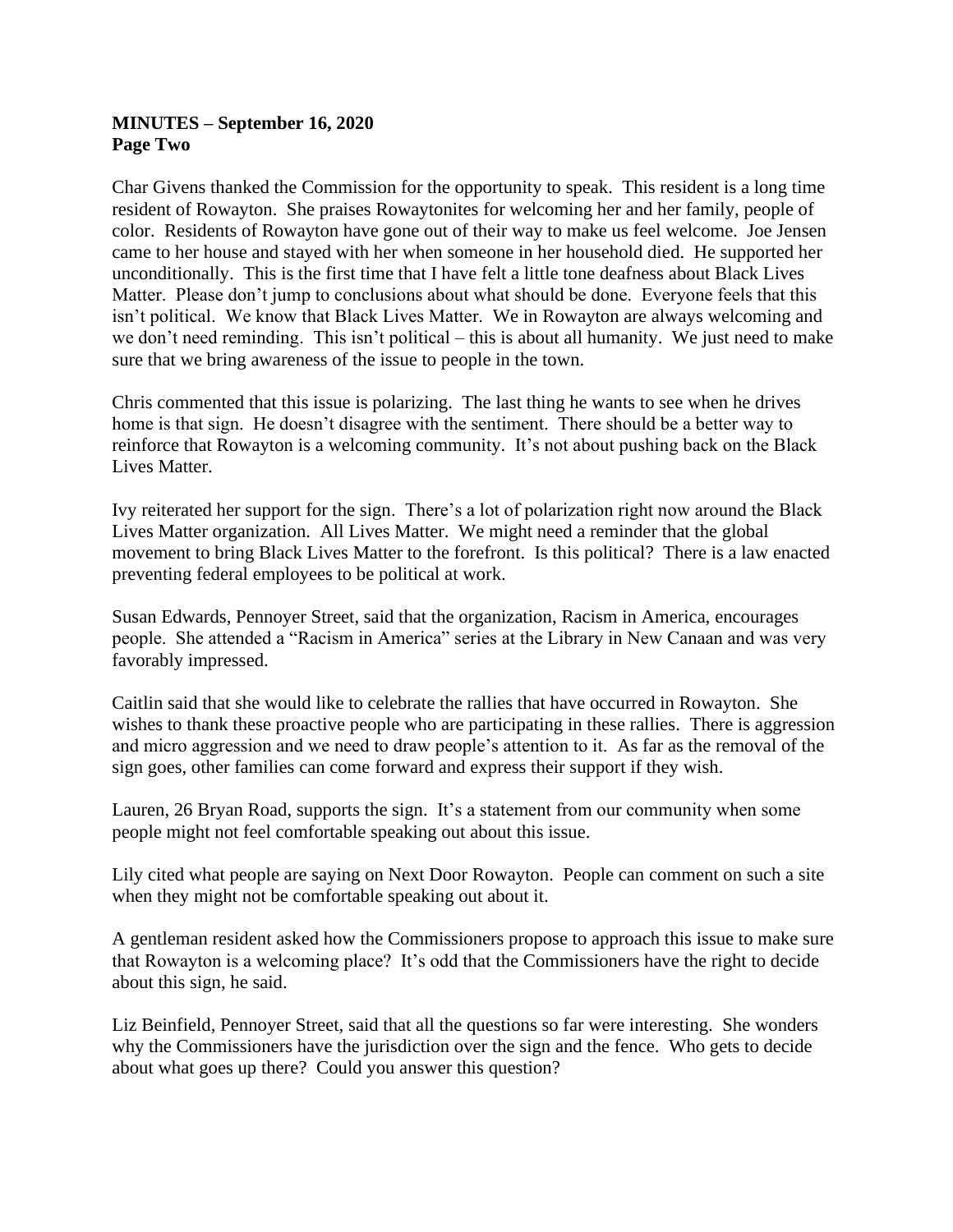# **MINUTES – September 16, 2020 Page Three**

Nora King, Covewood Road, said that she is for anything on the fence, but thinks there are better ways of doing it instead of going against what the fence rules are. Many organizations have signs there. She's sort of appalled and thinks this is all terrible. We all do a lot for the organizations in Rowayton.

Ethel Schatz said that what is legal is that Black Lives Matter. Most of us do feel that Black Lives Matter. When it comes up as a topic, there is a white community that feels their pain.

A Darien resident who owns property in Norwalk supports people and is expressing his support saying that Black Lives Do Matter. Obviously they do.

Another resident noted that there is a repercussion to the community and to a potential constitutional issue and it all is entwined with the politics of Donald Trump. This is not whether or not this is political. It is constitutional. When the issue of the house in Farm Creek came up, I was against it but I didn't bother the Commissioners about it. The protesters are not the same as the people in this community. We don't put our feet on the neck of people and snuff the life out of them. There are some repercussions that are political.

Commission Chair Tammy Langalis said that the stewardship of the Old School Field (Witch Lane Park) has been granted to the Sixth Taxing District by Norwalk, specifically by the Department of Recreation and Parks. We had a meeting with most of the groups in Rowayton, to talk about the fence. We set some guidelines and the length of time a sign could be displayed on the fence was set at two weeks. People don't like so many yard signs popping up all around town. The notices on the fence are to notify residents of local upcoming events, personal birthdays, etc. We included that in our fence guidelines.

Commissioner John Igneri said that piece of property had been controlled by the City of Norwalk for a long time. Over the years we struck an agreement with the City and they have given us jurisdiction over it now. One time they didn't allow signs on that fence at all. They wanted to put in a chain link fence but gave in and gave the 6TD jurisdiction over the fence.

Commission Chair Tammy Langalis said it is still unclear who gave the Commissioners jurisdiction over the signage. The City of Norwalk owns the property. They have allowed the Sixth Taxing District to monitor the property as explained previously. We do not own the property. It was Recreation and Parks and we who had a verbal understanding about it. We have had the neighbors cutting the signs down, The Commissioners' believe the signs benefit the community.

Commissioner Mike Barbis said that there was a lawsuit in the past following the demise of the Five Mile River School District. There was a big legal battle between the City of Norwalk and the 6TD. They chose not to go to court. About 8 years ago, the chain link fence was replaced with the wooden one now in place. The Commissioners are the elected representatives for this part of the City. That's how it gave the Commissioners control over the fence.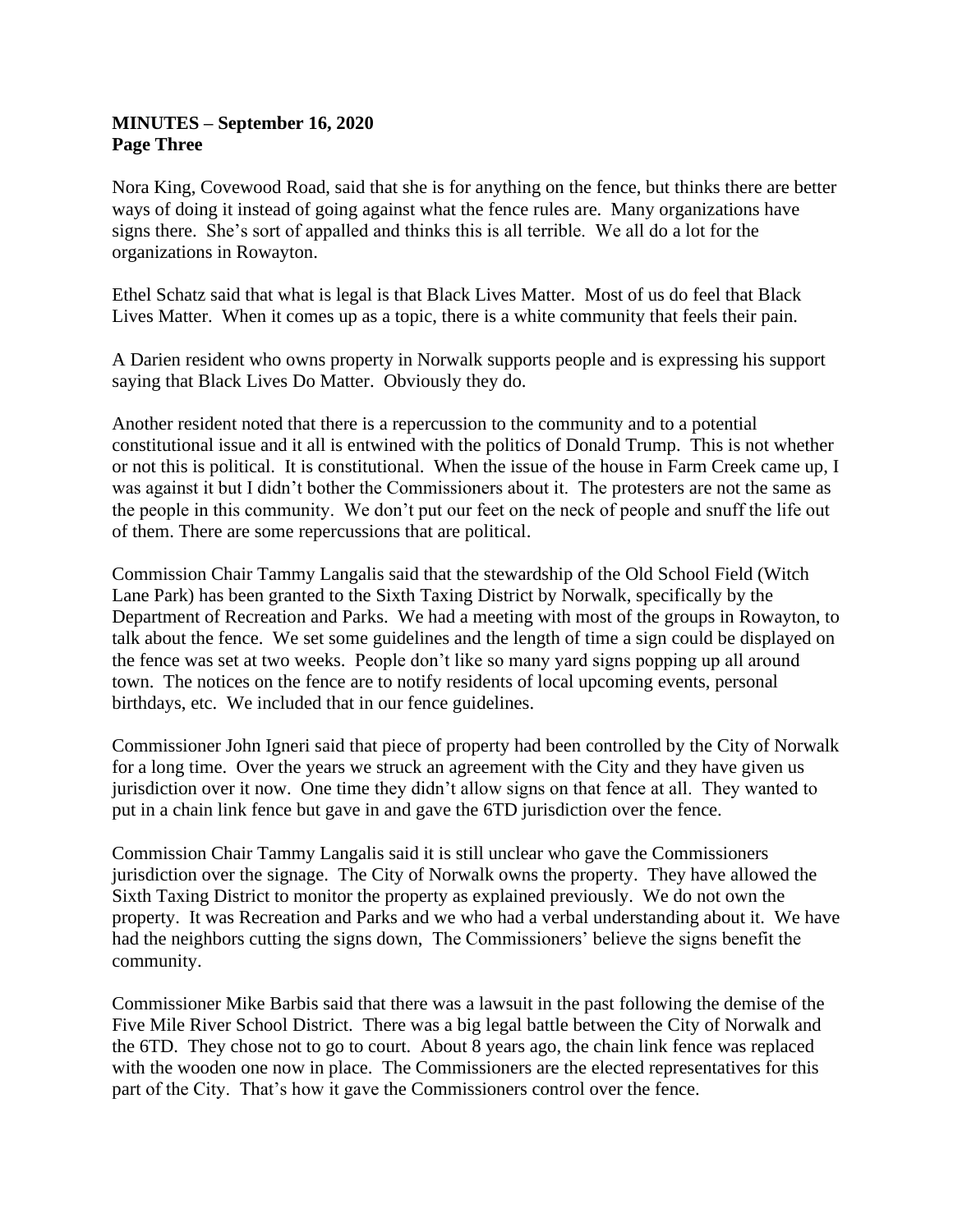# **MINUTES – September 16, 2020 Page Four**

Caitlin said that it would be interesting to know who it is – the mayor? another woman? who has the actual control of managing the fence? All of the Commissioners have done a good job of handling everything. It should be a vote for all residents. The current process has worked for a very long time. The Commissioners take care of everything. Are the Commissioners open to having a dialog?

Mrs. Langalis said that we will take all your ideas into consideration. If everyone wants to go to a non-profit whose signs would go on the fence, what would be your final ideas?

A resident asked where we should go for information? Who should we be contacting? Mrs. Langalis said that the 6TD web site [\(www.Rowayton6TD.com\)](http://www.rowayton6td.com/) would be the place to go for any information about the Sixth Taxing District.

Mrs. Langalis said that we would go on to discussion of the algae building up at the Rowayton School Duck Pond. Jason brought out some specialists to advise us on what we could do short of very expense dredging to alleviate that problem. And, even though we thought the pond was too shallow to install an aerator, that's what the advisors suggested. The system would have a compressor and  $4 - 5$  pumps throughout the pond. The estimate for this system to be installed was \$17,000 +. We would have to approach the City of Norwalk and the Department of Rec and Parks to get permission to have an aerator installed since the City of Norwalk owns the pond. Since there have been quite a lot of comments about the pond, this might be an opportunity to do some fundraising. Rowayton Gardeners might be inclined to provide some financial help to this project. In response to Commissioner John Igneri's question of it not being too shallow, Jason said that the company would come in with a net and scoop up off the bottom what they can. It would keep the water moving and would be slightly warmer.

The next topic on the Agenda, is a discussion of problems with the currently recycling efforts and an upcoming action plan to improve those efforts. Mrs. Langalis said that we have become frustrated in trying to get residents to follow all the rules related to recycling. We now have a flier to communicate what can be recycled and how. We have a very conscientious community but we have to get the word out about the rules of what can be sent in the recycling bins. For instance, things to be recycled can't be put in plastic bags and put in the recycling bin. It is thought that cleaning ladies may be doing this without knowing the guidelines.

Mrs. Langalis said that she has been approached by residents about having a place to put a pickle ball court. This sport has become very popular. It has been a topic that we have discussed for awhile, for a couple of years. We didn't have a place for it. We've done some research and have been looking at various options for awhile. Some neighborhoods have been putting up courts on their own. A lot of our residents have been doing some serious legwork. Drew Seath and Tim Widmer, the president of the Rowayton Tennis Association, have been front and center. The RTA has given a lot of support to his. We're in the early days, but we have to start somewhere, Drew Seath did a presentation of the idea via Zoom. He said that Pickle Ball is the fastest growing sport in the United States. Neighbors have started playing. It's not just for old people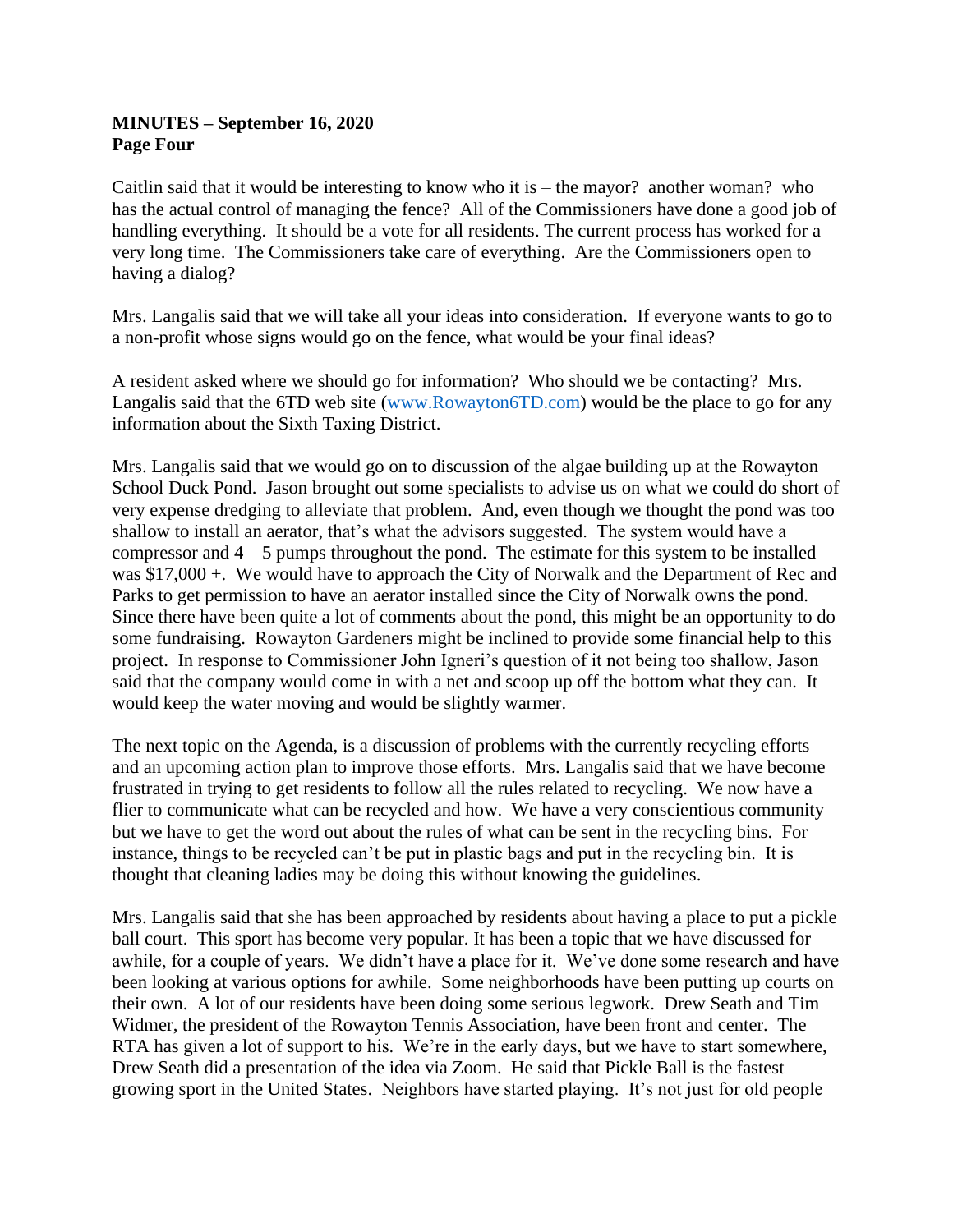# **MINUTES – September 16, 2020 Page Five**

as some people thought. We've tried to play it on paddle tennis courts and it doesn't really work. What would have to happen for Rowayton to build pickle ball courts? We have received over 50 comments on Next Door Rowayton – and he has received another 25 personally. They have been 100% positive as being in favor of construction of Pickle Ball Courts. They would need 20'x 44' for the courts and 30' x 60' for actual play. It would be the same as an asphalt tennis court. The fence around a court would need to be 7' high. Where could they go? Bayley Beach, Pinkney Park, Rowayton School? The Board of Ed would only allow use of them outside of school hours so that would not be a great option. There is a space at Bayley Beach where there was previously a lot of grass and a tree which is located behind the kayak racks. We could fit 4 courts in that space. We would like to propose looking into building two courts now with the thought of having 2 more in the future. They have approached the President of the RCA. We have an idea to ask the RTA to have Pickle Ball as an adjunct to the RTA with the idea that the RTA would run the problem, at least in the beginning. The rough estimate for cost would be a bit under \$50,000. We're asking the Commissioners if they think there is a better location than that. Also, what funding could the 6TD provide? With Pickle Ball being a real growing and popular sport, we would like to get some agreement as soon as possible. They have played Pickle Ball a bit on Court #5. However, the RTA is using that court for tennis more and more. Commissioner Igneri said that he would support the construction of Pickle Ball Courts All of the Commissioners thanked Drew and Tim for all the work they have done on this so far. Mrs. Langalis asked if the proposal would be for one or two courts initially? The answer was "Two". The estimates are for everything but lighting. It would include the cost to take out the fill and replace it with more stable land. It would be about \$35,000+ to do all 4 courts at once. A question was asked if the costs would go up dramatically if we did only two courts now? Also, how would you go about doing fundraising? They replied that they hadn't given that lot of thought yet.

# **REPORTS**

As the Commissioners have already spoken during the New and Old Business part of the Agenda, we will begin with the Treasurer's report.

> **Sixth Taxing District Treasurer's Narrative Report Commissioners' Meeting September 16, 2020**

#### **Handouts to Commissioners\*:**

- Budget vs. Actual report as of August 31, 2020 for FY 20-21
- Capital Funds Project Balances report as of August 31, 2020
- Report of Bills Paid for the following months:
	- August 2020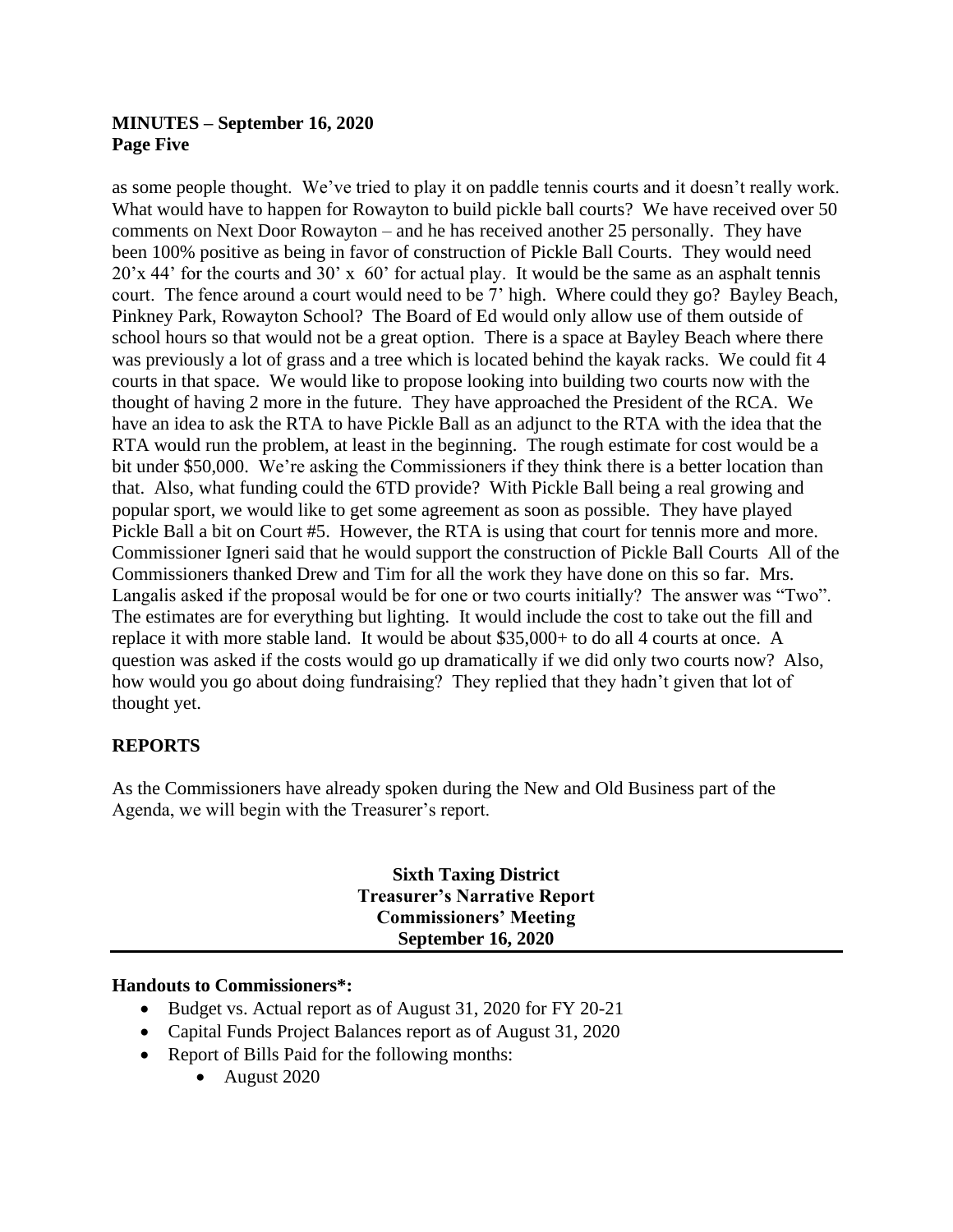#### **MINUTES – September 16, 2020 Page Six**

#### **Comments on Reports:**

- **Budget vs. Actual Report for FY 20-21**
	- Our income is at 34% of the budgeted income
	- Our expenses are currently at 25% of the budgeted expenses
- **Capital Budget**
	- Including reserves, the Capital account has a balance of \$471,808

#### **Events:**

- We are still reviewing Fiscal Year End and working on setting up for the new Fiscal Year
- We are also preparing for the Annual Audit

Our portion of the tax revenues from the City of Norwalk should be received within the next 32 days. Revenues are down for Bayley Beach and special events by about \$13,000 which is about \$34,000 under budget. The \$6500 rental income budgeted will show a \$19,000 shortfall. Our expenses are pretty much in line with the budget. We'll get a report to the Commissioners early next month. We have about \$471,000 balance. The Treasurer's Office is working on the first Fiscal Year end assessment for the audit. The process continues.

| <b>Report of the District Fire Marshal</b> | $July - August 2020$ |     |                |      | <b>Ed Carlson</b> |        |
|--------------------------------------------|----------------------|-----|----------------|------|-------------------|--------|
| <b>Type of Activity</b>                    |                      | #   |                |      | # Man Hours       |        |
|                                            | July                 |     | August         | July |                   | August |
| <b>Blasting Permits</b>                    |                      | *** |                |      | ***               |        |
| <b>Blasting Site Inspections</b>           |                      | *** |                |      | ***               |        |
| <b>Building Inspections</b>                | 3                    |     | 2              | 3    |                   | 2      |
| Clerical (office) work                     |                      |     |                | 14   |                   | 13     |
| <b>Fire Marshal Conferences</b>            |                      | *** |                |      | ***               |        |
| <b>Career Development Training</b>         |                      | *** |                |      | ***               |        |
| Investigations                             |                      |     | $\overline{2}$ |      |                   | 2      |
| Meetings: District Monthly                 |                      |     |                | 2    |                   |        |
| <b>FNHCFMA</b>                             |                      |     |                |      |                   |        |
| Sign Temporary Liquor Permit               |                      |     |                |      |                   |        |
| <b>Building Plain Review</b>               |                      |     |                | 2    |                   |        |
| <b>Oil Tank Inspection</b>                 |                      |     |                |      |                   |        |
|                                            |                      |     |                |      |                   |        |

Total Man Hours: 24 18

Remarks: Due to Covid-19, Operation Save-A-Life did not occur, but I have some detectors for residents if necessary.

 Discussions are ongoing with two vendors to upgrade our fire Incident Reporting and Inspections software.

<sup>\*</sup>Please note, these are preliminary drafts and not final audited reports \$Statistical reports will appear at the end of the Minutes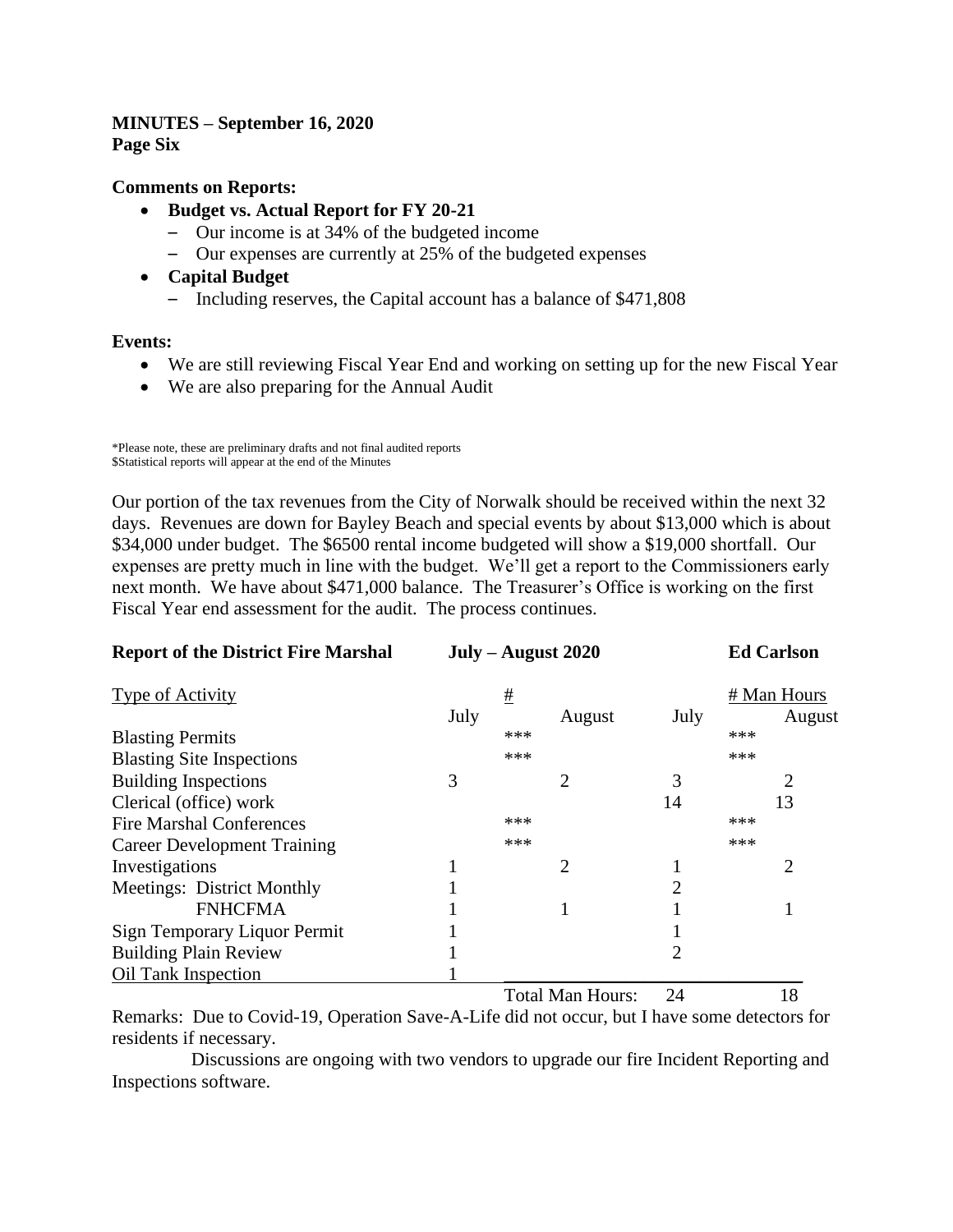# **MINUTES – September 16, 2020 Page Seven**

#### **District Property Manager Report August – September 2020 Ed Carlson**

# **Community Center:**

- **1.** New wood chips have been spread throughout the beds and Sweeet Peat mulch added to Dogwoods. Some trees will possibly be replaced this fall.
- **2.** Clean Bee Company has been hired to clean and sanitize after events.
- **3.** Two dead trees were removed by District personnel.

# **Bayley Beach:**

- **1.** NO PARKING Signs have been installed along Pine Point Road.
- **2.** The phones will be turned off after the camp out.
- **3.** AED will be removed by Norwalk Hospital for the winter.
- **4.** Geese Relief was hired to control Canada Geese.
- **5.** Fragmites cut down by Round Meadow
- **6.** Large Locust tree removed by Brown Tree Service.

# **Pinkney Park:**

- **1.** District personnel cleaned property following the storm and there was no major loss of trees.
- **2.** Watering hoses were missing from the Memorial Garden and the south side of Pinkney House. We hope to have them returned.
- 3. A call from the abutting neighbor on the north who is concerned about the dead wood in the maple tree. Brown Tree Company is to prune the dead wood.

# **R. R. Parking Lot:**

 1. The lot is being used by more commuters recently. A number of permits have been applied for, but not yet paid for. The Wait List is having some issues with the way Park Mobile has set it up and we are waiting for an explanation.

It was noted that Diane would like to return next summer with Di's Sea Shanty at Bayley Beach..

# **Report of the District Clerk September 16, 2020 Andrea Woodworth** 1. Katie Nigurdkar (she's the Pinkney Park yoga person) has asked about the possibility of having yoga classes in the Community Center starting this fall. Would you approve this if we can find a time to accommodate her? **YES** I think she would like two mornings during the week and one Saturday class. She said she can be flexible. So, if we had an opportunity to rent the Moose Room for a party on the weekend, I'm sure she would either cancel or move her class for that day. I believe there would be about 10 people per class so that they can social distance, She may be able to use the Grace Room if you think we could get 10 people distanced there.

2. I've had a couple of requests to rent rooms at the Community Center. Since a discussion of the conditions for this is on the Agenda, my questions about cleaning fees